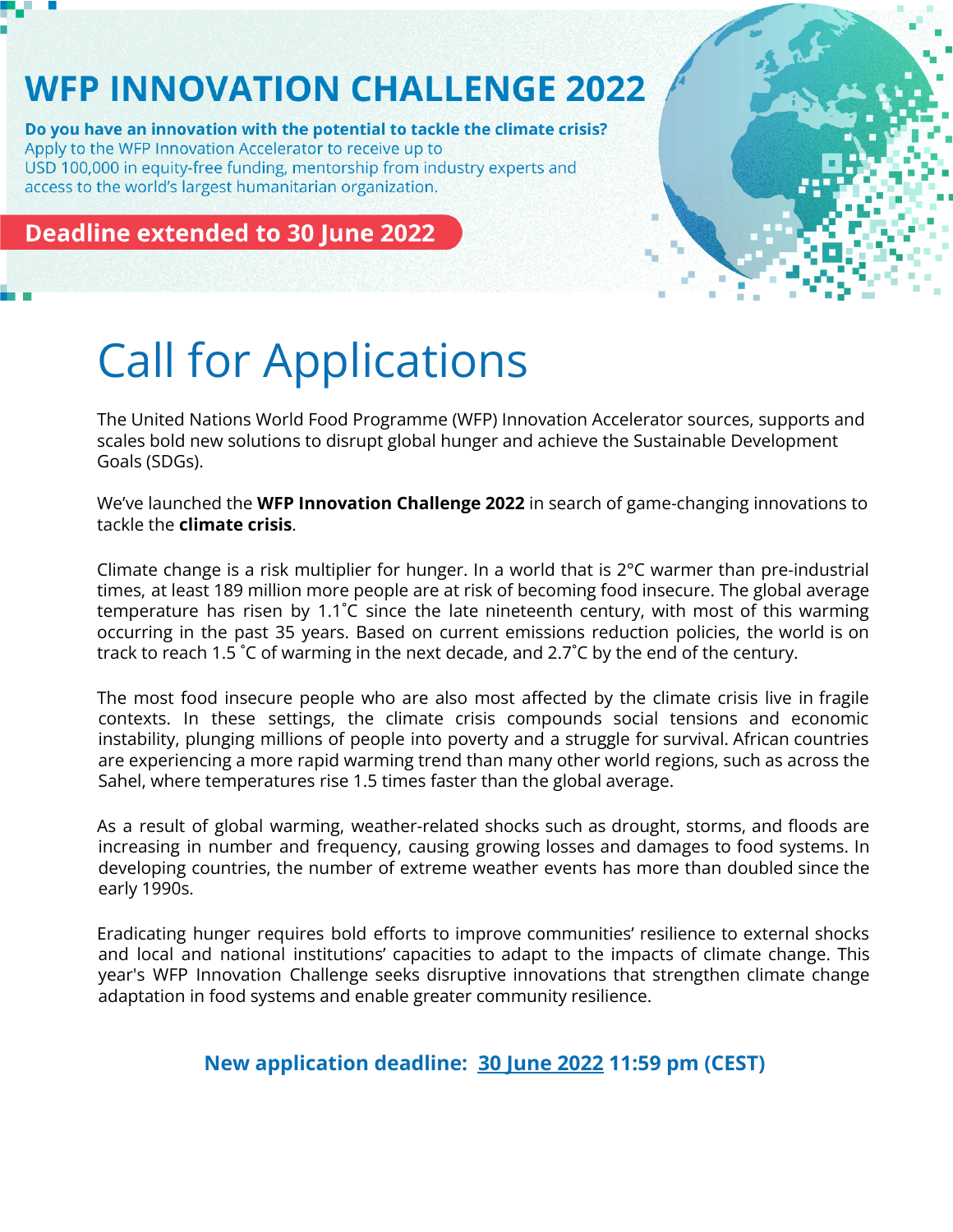#### **What We Offer**

- Selected teams will be invited to participate in an intensive week-long WFP Innovation Bootcamp in Autumn 2022.
- Selected projects will be able to apply for the WFP Sprint Programme, a six-month acceleration programme providing up to US\$ 100,000 in equity-free funding, mentorship, and access to WFP's global network of partners and field operations across 120 countries and territories.
- Scaling innovations that have proven their concepts and value for social impact may qualify for further funding and support.
- The WFP Innovation Accelerator has a track record of organizing 41 flagship innovation bootcamps, supporting over 390 teams to rapidly refine their innovations, piloting over 100 projects within WFP operations, and bringing 16 disruptive innovations to scale. Projects supported by the WFP Innovation Accelerator positively impacted the lives of 9 million people in 2021 alone.

## **What We Are Looking For**

WFP's current innovation priorities are listed here. We also encourage strong "wildcard ideas" to apply. Together with the brightest and best minds globally, we will be able to end hunger.

#### **1. [RESTORE:](https://www.wfp.org/resilience-building) Nature-based solutions and climate-resilient infrastructures**

WFP works with food insecure communities in degraded landscapes to restore livelihoods and ecosystems. In these settings, reversing environmental degradation and strengthening natural capital is a crucial step towards greater resilience. We are seeking innovative solutions that enable individuals and communities to better absorb and adapt to the effects of climate change and other shocks and stressors, allowing them to thrive in the long term. Specifically, we are looking for:

- *● Data-driven solutions to identify the most effective actions that can support climate change adaptation and mitigation efforts in a specific country or location.*
- *● Solutions to identify the most suitable alternatives to enhance soil fertility, water retention and soil structure for a given area, using locally available resources and reducing expenditure and reliance on chemical inputs.*
- *● Solutions to improve the efficiency of farming methods and practices at a low cost, leading to savings and environmental benefits (e.g. fertilizer/compost use, water use, etc.).*
- *● Solutions around restoring degraded ecosystems and farmland as natural buffers against climate shocks.*
- *● Solutions to identify and scale up climate-resilient crops (including ancestral plants) and farming practices (including traditional knowledge) in a specific location.*
- *● Solutions for monitoring and analyzing climate change trends in a specific area to identify livelihood alternatives that are more diversified and resilient to future climate scenarios (e.g.*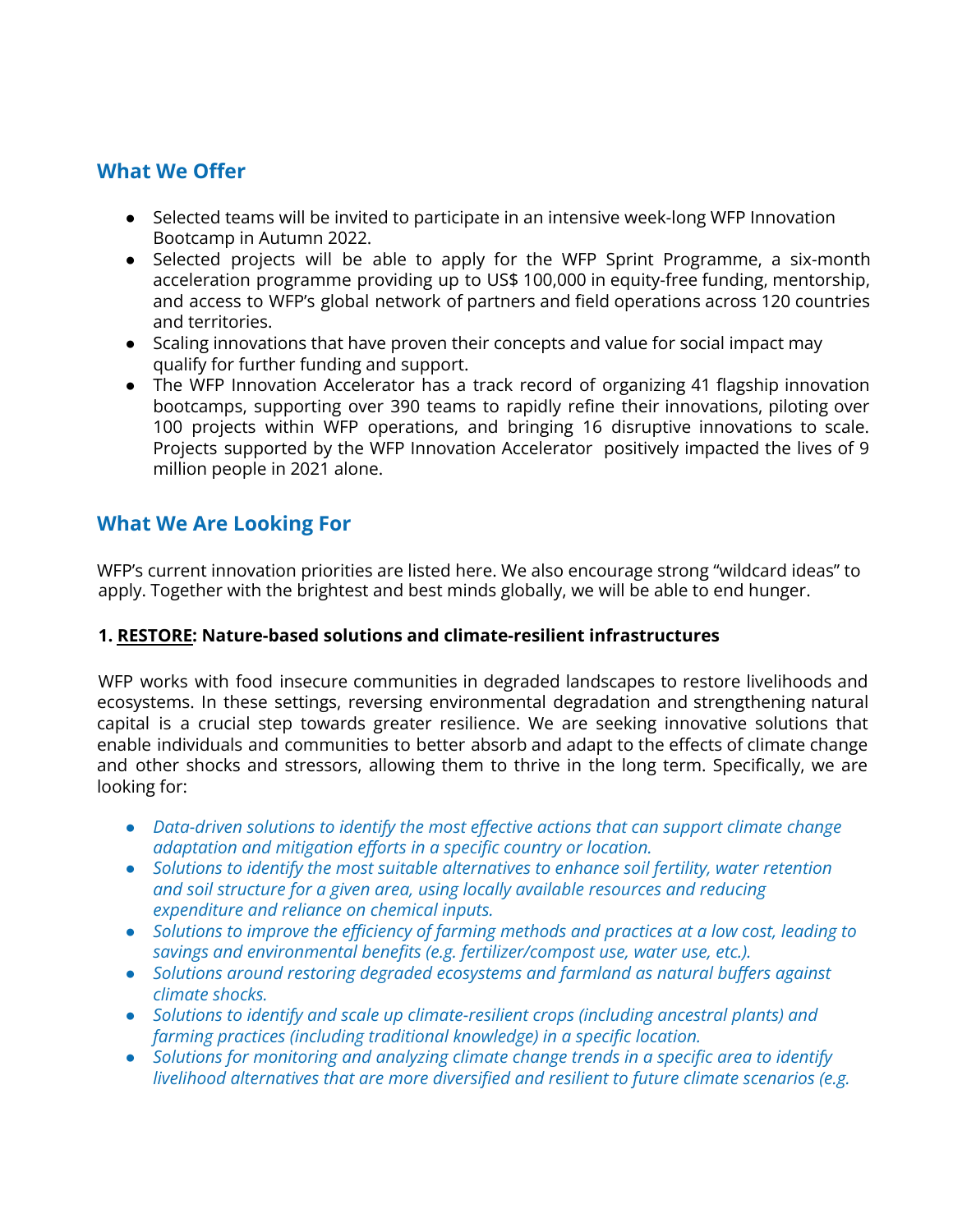*shifts from fish farming to land farming resulting from changing climate conditions).*

- *● Solutions to increase and/or measure soil carbon sequestration potential.*
- *● Rapid and affordable soil testing solutions (NPK, pH, etc.) that can be deployed at scale and inform targeted agricultural best practices.*
- *● Innovative training approaches to support young people to develop agriculture skills (e.g. training on the maintenance of solar water pumps, soil analysis, compost making, etc.).*

#### **2. [ANTICIPATE:](https://www.wfp.org/forecast-based-financing) Pre-positioned finance and preventive action before disasters strike**

WFP uses its expertise in risk analysis, early warning systems, and emergency preparedness to trigger forecast-based, anticipatory action at the community level before humanitarian crises materialize. To support WFP's work in this area, we are looking for:

- *● Impact-based assessments to examine the cost-benefit relationship of acting (or not acting) ahead of a predicted extreme weather event.*
- *● Skillful weather forecasting in coordination with national and regional centers to enable improved weather/seasonal forecasts to include people living in rural and hard-to-reach areas (e.g. using Cloud Computing, artificial intelligence post-processing, global ensemble models, etc.).*
- *● Skillful early warnings for extreme (outlier) events for all types of floods (e.g. coastal flooding, river flooding, flash flooding), tropical cyclones, especially for Small Island Developing States (e.g. Fiji, Haiti, the Caribbean), heat waves, and other perils that impact food security, lives and livelihoods.*
- *● Solutions that can be incorporated into governments' safety net programmes to help identify and locate populations that may be affected by an imminent weather hazard.*
- *● Solutions to deliver early warning messaging to populations identified as being vulnerable to an imminent extreme weather event.*
- *● Solutions enabling governments to use catastrophe bonds (CAT) or other financing mechanisms to enable pre-arranged financing to be triggered when an extreme weather event is forecast to occur.*

#### **3. [PROTECT](https://www.wfp.org/risk-management-insurance-and-finance): Climate risk insurance as safety nets for food insecure populations**

WFP is a leading UN agency making climate risk insurance work for food insecure populations. In 2021, 2.6 million people were protected with climate risk insurance products that were developed or supported by WFP. To continue expanding and mainstreaming climate risk insurance solutions into WFP's operations, we are looking for:

- *● Innovative solutions to bridge the protection gap between insured losses from climate-related disasters and actual losses and damages in vulnerable communities.*
- *● Solutions to hindcast or backtest past yield data in specific locations and provide granular historical climate data at the village level.*
- *● Solutions strengthening insurance products in the Global South:*
	- *○ Blockchain-based insurance products for more efficient and faster payouts.*
	- *○ Index-based insurance products for increasingly prevalent risks such as river floods or*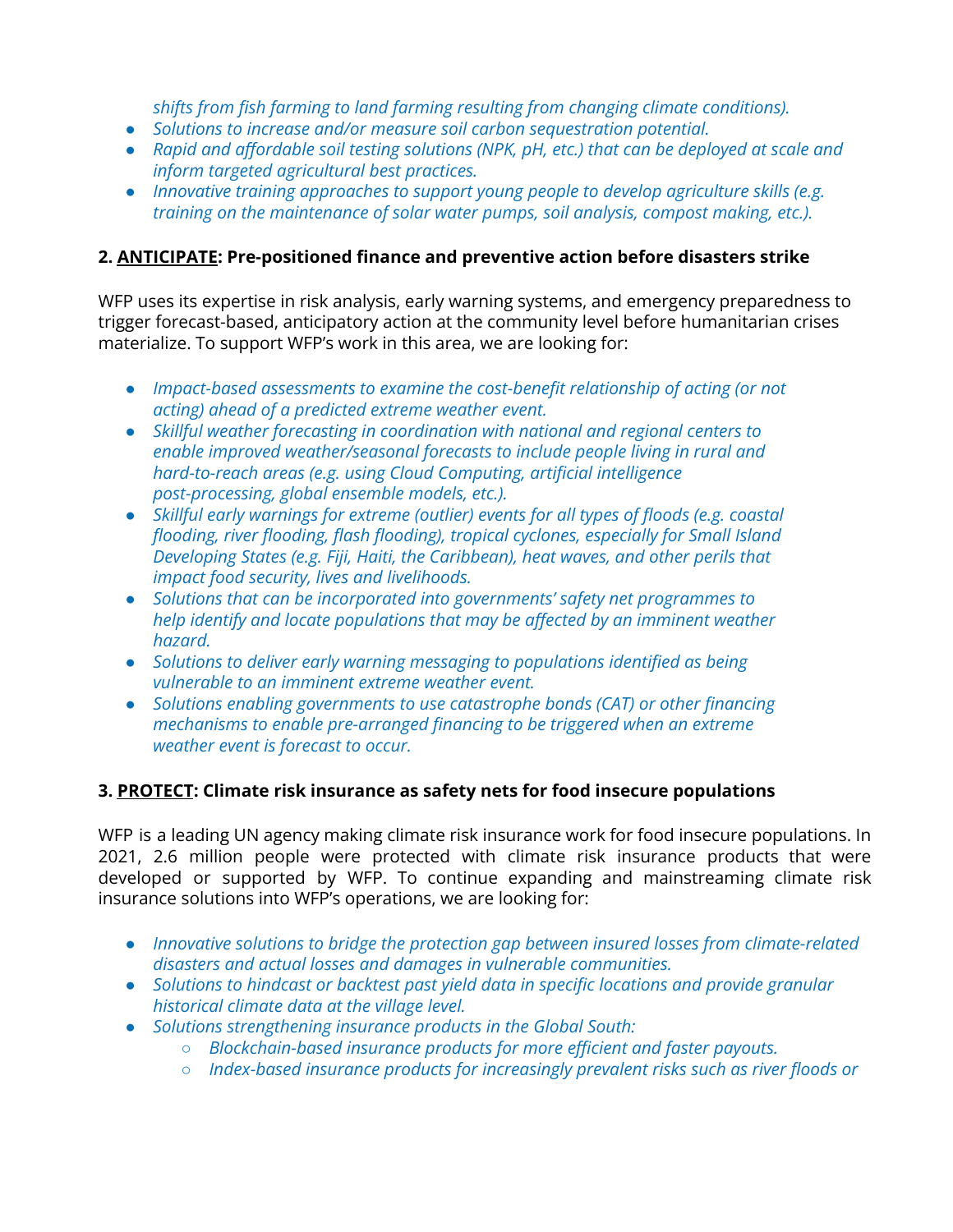*tropical cyclones, specifically aimed at Small Island Developing States.*

- *○ Picture-based climate insurance solutions.*
- *● Monitoring systems for insurance products and indexes to increase transparency of the end-to-end process for all stakeholders.*
- *● Remote-sensing solutions to seasonal monitoring for micro- and macro-insurance products.*

#### **4. [ENERGIZE](https://www.wfp.org/energy-for-food-security): Promote sustainable energy solutions in schools and communities**

WFP promotes clean cooking for its food assistance programmes in humanitarian settings and schools, as well as a transition to renewable energy to power agricultural activities of smallholder farmers. Under this priority area, we are looking for:

- *● Highly scalable delivery models to provide affordable clean cooking (e.g. electric pressure cookers) and irrigation solutions to the people WFP serves.*
- *● Solutions incentivizing the shift from diesel to solar-powered agricultural equipment for smallholder farmers and farmer cooperatives.*
- *● Platforms for implementing and monitoring clean cooking in schools to generate and sell carbon credits from the prevented emissions from cooking.*
- *● Affordable desalination solutions for agriculture.*
- *● Easy to scale and affordable refrigeration solutions to prevent post-harvest losses in schools and agricultural value chains.*

# **Eligibility Criteria**

Applications will be scored according to a standard set of criteria\* set by the WFP Innovation Accelerator, including:

- Alignment with WFP [operational](https://www.wfp.org/countries) priorities and the impact towards the Sustainable Development Goal 2: Zero Hunger.
- The level of innovation the solution brings to WFP and the humanitarian sector at large.
- Indicators that the solution can be feasibly integrated and financed in the long-term, including the team qualifications.

\*We reserve the right to adjust eligibility criteria based on the changing context as new information becomes *available.*

# **Application Process**

- 1. To submit your application, please fill in the **[Application](https://airtable.com/shrFoL6DIyoUfFLsR) Form** before **30 June 2022 11:59 pm (CEST)**.
- 2. Or, if you know a relevant project that you would recommend for this innovation challenge, please let us know by completing **this Referral [Submission](https://airtable.com/shrBfb6PhPcUEKHy0) Form**.
- 3. We will review and match successful applications with one of our WFP Innovation Bootcamps in the next six months. The next WFP Innovation Bootcamp will be held in